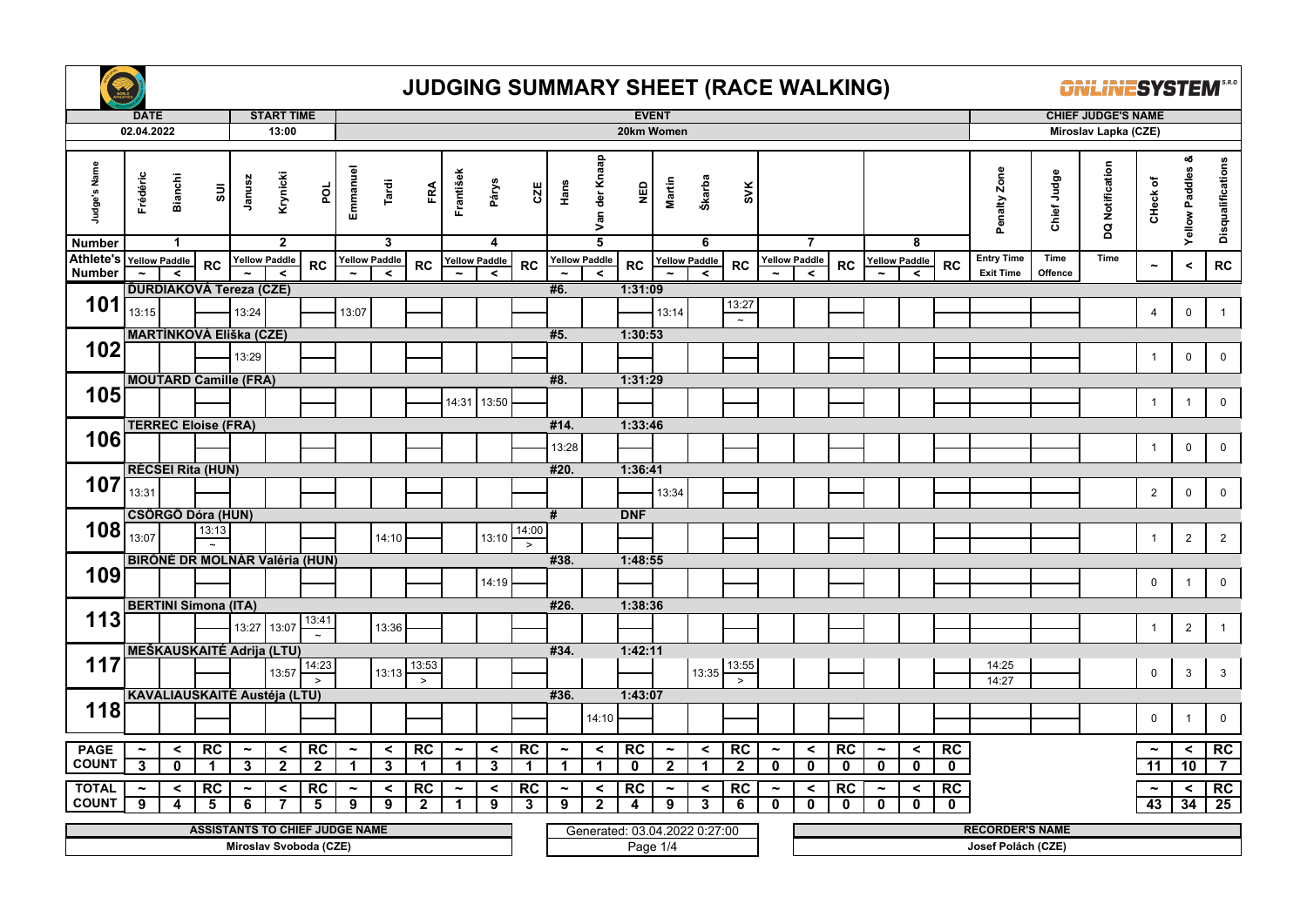

**ONLINESYSTEM** 

|                               | <b>DATE</b>                  |                                         |                                             |                         | <b>START TIME</b>          |                        |                                       |                       |                         |                       |                                  |             |                       |                                 | <b>EVENT</b>                  |                         |                          |                          |                         |                      |              |                       |                      |                         |                        |             | <b>CHIEF JUDGE'S NAME</b> |                             |                            |                   |
|-------------------------------|------------------------------|-----------------------------------------|---------------------------------------------|-------------------------|----------------------------|------------------------|---------------------------------------|-----------------------|-------------------------|-----------------------|----------------------------------|-------------|-----------------------|---------------------------------|-------------------------------|-------------------------|--------------------------|--------------------------|-------------------------|----------------------|--------------|-----------------------|----------------------|-------------------------|------------------------|-------------|---------------------------|-----------------------------|----------------------------|-------------------|
|                               | 02.04.2022                   |                                         |                                             |                         | 13:00                      |                        |                                       |                       |                         |                       |                                  |             |                       |                                 | 20km Women                    |                         |                          |                          |                         |                      |              |                       |                      |                         |                        |             | Miroslav Lapka (CZE)      |                             |                            |                   |
| Judge's Name<br><b>Number</b> | Frédéric                     | <b>Bianchi</b><br>$\blacktriangleleft$  | $\Xi$                                       | Janusz                  | Krynicki<br>$\overline{2}$ | por                    | Emmanuel                              | Tardi<br>$\mathbf{3}$ | FRA                     | František             | Párys<br>$\overline{\mathbf{4}}$ | CZE         | Hans                  | Van der Knaap<br>$\overline{5}$ | NED                           | Martin                  | Škarba<br>6              | <b>SVK</b>               |                         | $\overline{7}$       |              |                       | 8                    |                         | Penalty Zone           | Chief Judge | DQ Notification           | CHeck of                    | య<br><b>Yellow Paddles</b> | Disqualifications |
| Athlete's                     | <b>Yellow Paddle</b>         |                                         |                                             |                         | <b>Yellow Paddle</b>       |                        |                                       | <b>Yellow Paddle</b>  |                         |                       | <b>Yellow Paddle</b>             |             | <b>Yellow Paddle</b>  |                                 |                               |                         | <b>Yellow Paddle</b>     |                          |                         | <b>Yellow Paddle</b> |              |                       | <b>Yellow Paddle</b> |                         | <b>Entry Time</b>      | Time        | Time                      |                             |                            |                   |
| <b>Number</b>                 |                              | $\prec$                                 | <b>RC</b>                                   |                         | $\prec$                    | <b>RC</b>              |                                       | $\prec$               | RC                      |                       | $\prec$                          | RC          |                       | $\prec$                         | <b>RC</b>                     |                         | $\overline{\phantom{a}}$ | RC                       |                         | $\prec$              | <b>RC</b>    |                       | $\prec$              | <b>RC</b>               | <b>Exit Time</b>       | Offence     |                           | $\tilde{}$                  | $\,<$                      | ${\sf RC}$        |
|                               |                              |                                         | <b>ŽÁRSKÁ Klaudia (SVK)</b>                 |                         |                            |                        |                                       |                       |                         |                       |                                  |             | #29.                  |                                 | 1:40:11                       |                         |                          |                          |                         |                      |              |                       |                      |                         |                        |             |                           |                             |                            |                   |
| 120                           |                              |                                         |                                             |                         |                            |                        |                                       | 14:12                 |                         |                       | 13:49                            |             | 13:10                 |                                 |                               | 13:15                   |                          | 13:38                    |                         |                      |              |                       |                      |                         |                        |             |                           | $\overline{2}$              | $\overline{2}$             | $\mathbf{1}$      |
|                               |                              |                                         |                                             |                         |                            |                        |                                       |                       |                         |                       |                                  |             |                       |                                 |                               |                         |                          | $\tilde{\phantom{a}}$    |                         |                      |              |                       |                      |                         |                        |             |                           |                             |                            |                   |
| 121                           |                              |                                         | <b>GALVIS Sandra Viviana (COL)</b><br>13:20 |                         |                            |                        |                                       |                       |                         |                       |                                  |             | #10.                  |                                 | 1:32:02                       |                         |                          | 13:46                    |                         |                      |              |                       |                      |                         |                        |             |                           |                             |                            |                   |
|                               | 13:10                        |                                         |                                             |                         |                            |                        | 13:39                                 |                       |                         |                       |                                  |             | 13:22                 |                                 |                               | 13:19                   |                          | $\sim$                   |                         |                      |              |                       |                      |                         |                        |             |                           | $\overline{4}$              | $\mathbf 0$                | $\overline{2}$    |
|                               |                              |                                         | <b>VARGAS Noelia (CRC)</b>                  |                         |                            |                        |                                       |                       |                         |                       |                                  |             | #15.                  |                                 | 1:33:57                       |                         |                          |                          |                         |                      |              |                       |                      |                         |                        |             |                           |                             |                            |                   |
| 122                           |                              |                                         |                                             |                         |                            |                        |                                       |                       |                         |                       | 14:14                            |             |                       |                                 |                               |                         |                          |                          |                         |                      |              |                       |                      |                         |                        |             |                           | 0                           | $\overline{1}$             | $\mathbf 0$       |
|                               |                              |                                         |                                             |                         |                            |                        |                                       |                       |                         |                       |                                  |             |                       |                                 |                               |                         |                          |                          |                         |                      |              |                       |                      |                         |                        |             |                           |                             |                            |                   |
|                               |                              |                                         | <b>PÉREZ María (ESP)</b>                    |                         |                            |                        |                                       |                       |                         |                       |                                  |             | #                     |                                 | DQ                            |                         |                          |                          |                         |                      |              |                       |                      |                         |                        |             |                           |                             |                            |                   |
| 125                           | 13:39                        |                                         | 13:52                                       | 13:07                   |                            | 13:29                  | 13:16                                 |                       | 13:34<br>$\overline{z}$ |                       |                                  |             | 13:10                 |                                 | 13:13<br>$\overline{z}$       |                         | 13:32                    |                          |                         |                      |              |                       |                      |                         | 13:35<br>13:37         |             | 13:55                     | 4                           | $\overline{1}$             | $\overline{4}$    |
|                               |                              |                                         | <b>ROULAND Marion (FRA)</b>                 |                         |                            |                        |                                       |                       |                         |                       |                                  |             | #42.                  |                                 | 1:55:48                       |                         |                          |                          |                         |                      |              |                       |                      |                         |                        |             |                           |                             |                            |                   |
| 129                           |                              |                                         |                                             |                         |                            |                        |                                       |                       |                         |                       |                                  |             |                       |                                 |                               |                         |                          |                          |                         |                      |              |                       |                      |                         |                        |             |                           |                             |                            |                   |
|                               |                              |                                         |                                             |                         |                            |                        |                                       | 14:24                 |                         |                       |                                  |             |                       |                                 |                               |                         |                          |                          |                         |                      |              |                       |                      |                         |                        |             |                           | $\mathsf{O}$                | $\overline{1}$             | $\mathbf 0$       |
|                               |                              |                                         | <b>FROMENTIN Nathalie (FRA)</b>             |                         |                            |                        |                                       |                       |                         |                       |                                  |             | #44.                  |                                 | 1:59:59                       |                         |                          |                          |                         |                      |              |                       |                      |                         |                        |             |                           |                             |                            |                   |
| 130                           |                              | 13:13                                   |                                             |                         | 13:14                      | 13:26                  |                                       | 13:32                 |                         |                       | 13:16                            | 13:28       |                       |                                 |                               |                         | 14:05                    |                          |                         |                      |              |                       |                      |                         |                        |             |                           | $\mathbf 0$                 | $5\phantom{.0}$            | $\overline{2}$    |
|                               |                              |                                         |                                             |                         |                            | $\geq$                 |                                       |                       |                         |                       |                                  | $\,>\,$     |                       |                                 |                               |                         |                          |                          |                         |                      |              |                       |                      |                         |                        |             |                           |                             |                            |                   |
| 133                           |                              |                                         | <b>AMOUR PEDAUYE Sara (ESP)</b>             |                         |                            | 13:31                  |                                       |                       |                         |                       |                                  |             | #33.                  |                                 | 1:42:08                       |                         |                          |                          |                         |                      |              |                       |                      |                         |                        |             |                           |                             |                            |                   |
|                               |                              |                                         |                                             |                         | 13:07                      | $\geq$                 |                                       |                       |                         |                       |                                  |             |                       |                                 |                               | 13:20                   |                          |                          |                         |                      |              |                       |                      |                         |                        |             |                           | $\mathbf{1}$                | $\overline{1}$             | $\mathbf{1}$      |
|                               |                              |                                         | <b>JENNINGS Abigail (GBR)</b>               |                         |                            |                        |                                       |                       |                         |                       |                                  |             | #                     |                                 | <b>DNS</b>                    |                         |                          |                          |                         |                      |              |                       |                      |                         |                        |             |                           |                             |                            |                   |
| 134                           |                              |                                         |                                             |                         |                            |                        |                                       |                       |                         |                       | 13:56                            |             |                       |                                 |                               |                         |                          |                          |                         |                      |              |                       |                      |                         |                        |             |                           | $\mathbf 0$                 | $\overline{1}$             | $\mathbf 0$       |
|                               |                              |                                         |                                             |                         |                            |                        |                                       |                       |                         |                       |                                  |             |                       |                                 |                               |                         |                          |                          |                         |                      |              |                       |                      |                         |                        |             |                           |                             |                            |                   |
|                               |                              |                                         | <b>LEWIS Heather (GBR)</b>                  |                         |                            |                        |                                       |                       |                         |                       |                                  |             | #16.                  |                                 | 1:34:02                       |                         |                          |                          |                         |                      |              |                       |                      |                         |                        |             |                           |                             |                            |                   |
| 1351                          | 13:06                        |                                         | 13:15                                       |                         |                            |                        | 13:40                                 |                       |                         |                       |                                  |             |                       |                                 |                               |                         |                          |                          |                         |                      |              |                       |                      |                         |                        |             |                           | $\overline{2}$              | $\mathbf 0$                | $\mathbf{1}$      |
|                               |                              |                                         | <b>FEIGE Saskia (GER)</b>                   |                         |                            |                        |                                       |                       |                         |                       |                                  |             | #2.                   |                                 | 1:29:57                       |                         |                          |                          |                         |                      |              |                       |                      |                         |                        |             |                           |                             |                            |                   |
| 137                           |                              |                                         |                                             |                         |                            |                        |                                       |                       |                         |                       |                                  |             |                       |                                 | 13:44                         |                         |                          | 13:49                    |                         |                      |              |                       |                      |                         |                        |             |                           |                             |                            |                   |
|                               | 13:33                        |                                         |                                             | 13:16                   |                            |                        | 13:25                                 |                       |                         |                       |                                  |             | 13:22                 |                                 | $\overline{\phantom{a}}$      | 13:40                   |                          | $\overline{\phantom{a}}$ |                         |                      |              |                       |                      |                         |                        |             |                           | $5\phantom{.0}$             | $\mathbf 0$                | $\overline{2}$    |
| <b>PAGE</b>                   | $\tilde{\phantom{a}}$        | $\checkmark$                            | <b>RC</b>                                   | $\tilde{\phantom{a}}$   | $\prec$                    | RC                     | $\tilde{\phantom{a}}$                 | $\prec$               | <b>RC</b>               | $\tilde{\phantom{a}}$ | $\prec$                          | RC          | $\tilde{\phantom{a}}$ | $\prec$                         | <b>RC</b>                     | $\tilde{\phantom{a}}$   | $\,<$                    | RC                       | $\tilde{\phantom{a}}$   | $\,<$                | RC           | $\tilde{\phantom{a}}$ | $\prec$              | RC                      |                        |             |                           | $\tilde{\phantom{a}}$       | $\prec$                    | RC                |
| <b>COUNT</b>                  | $\overline{\mathbf{4}}$      | $\mathbf{1}$                            | 3                                           | $\overline{\mathbf{2}}$ | $\overline{\mathbf{2}}$    | 3                      | $\overline{\mathbf{4}}$               | 3                     | -1                      | $\mathbf{0}$          | $\overline{\mathbf{4}}$          | $\mathbf 1$ | 4                     | $\mathbf{0}$                    | $\overline{\mathbf{2}}$       | $\overline{\mathbf{4}}$ | $\overline{\mathbf{2}}$  | 3                        | $\mathbf{0}$            | $\mathbf{0}$         | $\mathbf{0}$ | $\mathbf{0}$          | $\mathbf{0}$         | $\overline{\mathbf{0}}$ |                        |             |                           | $\overline{18}$             | 12                         | 13                |
|                               |                              |                                         |                                             |                         |                            |                        |                                       |                       |                         |                       |                                  |             |                       |                                 |                               |                         |                          |                          |                         |                      |              |                       |                      |                         |                        |             |                           |                             |                            |                   |
| <b>TOTAL</b><br><b>COUNT</b>  | $\tilde{}$<br>$\overline{9}$ | $\checkmark$<br>$\overline{\mathbf{4}}$ | <b>RC</b>                                   | $\tilde{\phantom{a}}$   | $\prec$                    | RC                     | $\tilde{\phantom{a}}$                 | $\checkmark$          | RC                      | $\tilde{\phantom{a}}$ | $\prec$                          | RC          | $\tilde{}$            | $\prec$<br>$\mathbf{2}$         | RC<br>4                       | $\tilde{\phantom{a}}$   | $\checkmark$<br>3        | RC                       | $\tilde{\phantom{a}}$   | $\hat{}$             | <b>RC</b>    | $\tilde{\phantom{a}}$ | $\prec$              | RC                      |                        |             |                           | $\tilde{\phantom{a}}$<br>43 | $\prec$<br>34              | RC<br>25          |
|                               |                              |                                         | 5                                           | 6                       |                            | 5                      | 9                                     | 9                     | $\mathbf{2}$            | 1                     | $\overline{9}$                   | 3           | 9                     |                                 |                               | 9                       |                          | 6                        | $\overline{\mathbf{0}}$ | $\mathbf 0$          | $\mathbf 0$  | $\mathbf 0$           | $\mathbf 0$          | $\overline{\mathbf{0}}$ |                        |             |                           |                             |                            |                   |
|                               |                              |                                         |                                             |                         |                            |                        | <b>ASSISTANTS TO CHIEF JUDGE NAME</b> |                       |                         |                       |                                  |             |                       |                                 | Generated: 03.04.2022 0:27:00 |                         |                          |                          |                         |                      |              |                       |                      |                         | <b>RECORDER'S NAME</b> |             |                           |                             |                            |                   |
|                               |                              |                                         |                                             |                         |                            | Miroslav Svoboda (CZE) |                                       |                       |                         |                       |                                  |             |                       |                                 | Page 2/4                      |                         |                          |                          |                         |                      |              |                       |                      |                         | Josef Polách (CZE)     |             |                           |                             |                            |                   |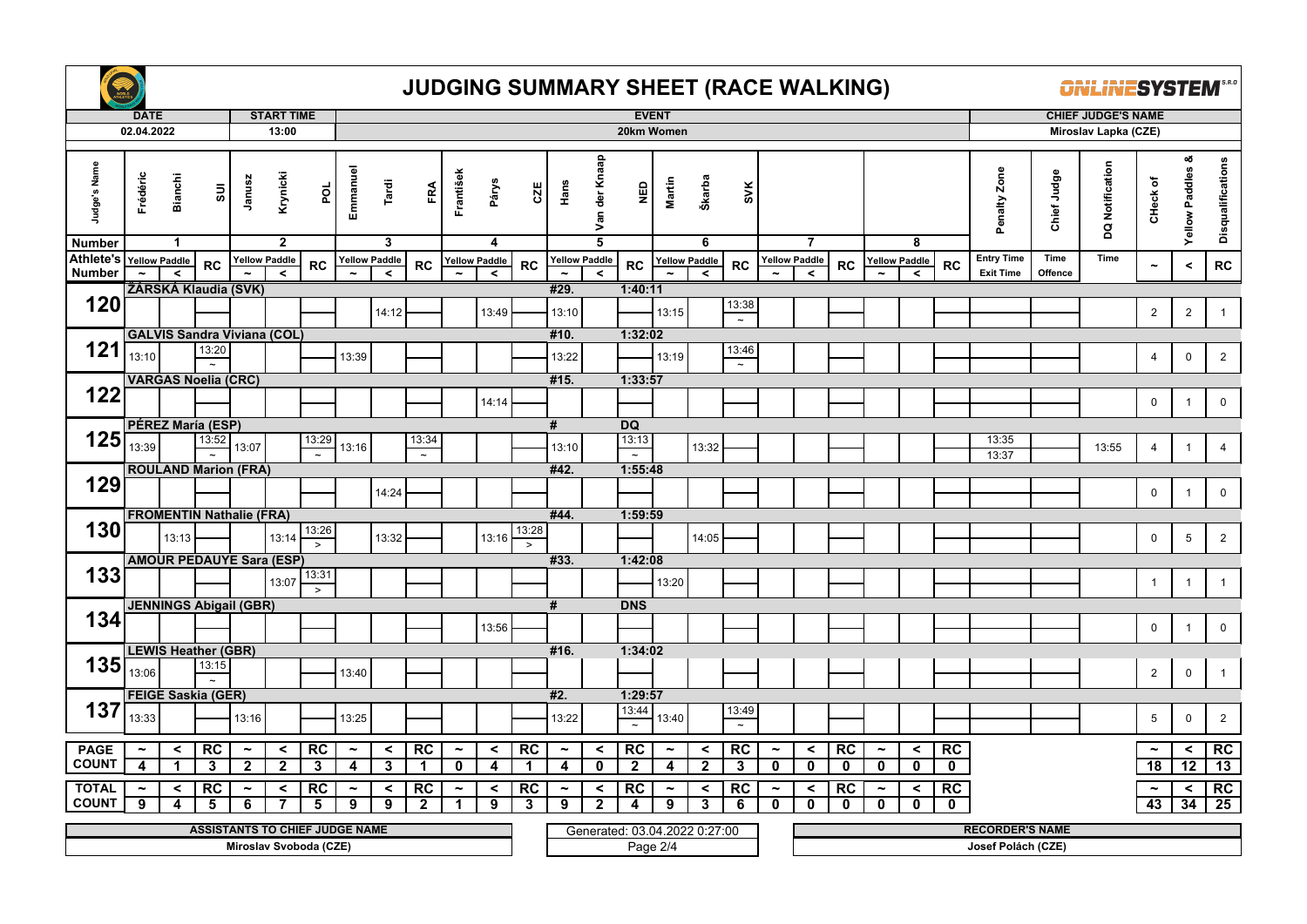

**ONLINESYSTEM** 

|                               | <b>DATE</b>           |                                              |                                       |                       | <b>START TIME</b>        |                        |                       |                      |                         |                       |                      |                  |                       |                                 | <b>EVENT</b>                              |                       |                      |        |                       |                      |              |                       |                      |                         |                                              |             | <b>CHIEF JUDGE'S NAME</b> |                       |                            |                   |
|-------------------------------|-----------------------|----------------------------------------------|---------------------------------------|-----------------------|--------------------------|------------------------|-----------------------|----------------------|-------------------------|-----------------------|----------------------|------------------|-----------------------|---------------------------------|-------------------------------------------|-----------------------|----------------------|--------|-----------------------|----------------------|--------------|-----------------------|----------------------|-------------------------|----------------------------------------------|-------------|---------------------------|-----------------------|----------------------------|-------------------|
|                               | 02.04.2022            |                                              |                                       |                       | 13:00                    |                        |                       |                      |                         |                       |                      |                  |                       |                                 | 20km Women                                |                       |                      |        |                       |                      |              |                       |                      |                         |                                              |             | Miroslav Lapka (CZE)      |                       |                            |                   |
| Judge's Name<br><b>Number</b> | Frédéric              | <b>Bianchi</b><br>$\mathbf{1}$               | $\Xi$                                 | Janusz                | Krynicki<br>$\mathbf{2}$ | por                    | Emmanuel              | Tardi<br>3           | FRA                     | František             | Párys<br>4           | CZE              | Hans                  | Van der Knaap<br>$\overline{5}$ | <b>Q3M</b>                                | Martin                | Škarba<br>6          | SVK    |                       | $\overline{7}$       |              |                       | 8                    |                         | Penalty Zone                                 | Chief Judge | DQ Notification           | CHeck of              | ೲ<br><b>Yellow Paddles</b> | Disqualifications |
| Athlete's                     |                       | <b>Yellow Paddle</b>                         | <b>RC</b>                             |                       | <b>Yellow Paddle</b>     |                        |                       | <b>Yellow Paddle</b> |                         |                       | <b>Yellow Paddle</b> |                  | <b>Yellow Paddle</b>  |                                 |                                           |                       | <b>Yellow Paddle</b> |        |                       | <b>Yellow Paddle</b> |              |                       | <b>Yellow Paddle</b> |                         | <b>Entry Time</b>                            | Time        | Time                      |                       |                            |                   |
| <b>Number</b>                 |                       | $\overline{\phantom{a}}$                     |                                       |                       | $\prec$                  | <b>RC</b>              |                       | $\prec$              | RC                      |                       | $\prec$              | RC               |                       | $\prec$                         | RC                                        |                       | $\prec$              | RC     |                       | $\prec$              | <b>RC</b>    |                       | $\prec$              | <b>RC</b>               | <b>Exit Time</b>                             | Offence     |                           | $\tilde{}$            | $\,<$                      | ${\sf RC}$        |
|                               |                       | <b>VEALE Kate (IRL)</b>                      |                                       |                       |                          |                        |                       |                      |                         |                       |                      |                  | #32.                  |                                 | 1:41:54                                   |                       |                      |        |                       |                      |              |                       |                      |                         |                                              |             |                           |                       |                            |                   |
| 139                           |                       | 13:07                                        |                                       |                       | 13:07                    |                        |                       |                      |                         |                       |                      |                  |                       |                                 |                                           |                       |                      |        |                       |                      |              |                       |                      |                         |                                              |             |                           | $\mathbf 0$           | $\overline{2}$             | $\mathbf 0$       |
|                               |                       | <b>FORESTI Beatrice (ITA)</b>                |                                       |                       |                          |                        |                       |                      |                         |                       |                      |                  | #27.                  |                                 | 1:39:42                                   |                       |                      |        |                       |                      |              |                       |                      |                         |                                              |             |                           |                       |                            |                   |
| 140                           |                       |                                              | 13:41                                 |                       |                          |                        |                       |                      |                         |                       |                      |                  |                       |                                 |                                           |                       |                      |        |                       |                      |              |                       |                      |                         |                                              |             |                           |                       |                            |                   |
|                               |                       | 13:21                                        | $\,>$                                 |                       | 13:22                    |                        |                       |                      |                         |                       |                      |                  |                       |                                 |                                           |                       |                      |        |                       |                      |              |                       |                      |                         |                                              |             |                           | $\mathsf{O}$          | $\overline{2}$             | $\mathbf{1}$      |
|                               |                       | SÁNCHEZ Rocio Estefanía (MEX)                |                                       |                       |                          |                        |                       |                      |                         |                       |                      |                  | #35.                  |                                 | 1:43:01                                   |                       |                      |        |                       |                      |              |                       |                      |                         |                                              |             |                           |                       |                            |                   |
| 143                           |                       |                                              |                                       |                       | 13:42                    |                        |                       | 13:38                |                         |                       | 14:16                | 14:26<br>$\,>\,$ |                       |                                 |                                           |                       |                      |        |                       |                      |              |                       |                      |                         |                                              |             |                           | $\mathbf 0$           | $\mathbf{3}$               |                   |
|                               |                       | <b>RAMOS RODRÍGUEZ Sofia Elizabeth (MEX)</b> |                                       |                       |                          |                        |                       |                      |                         |                       |                      |                  | #9.                   |                                 | 1:31:41                                   |                       |                      |        |                       |                      |              |                       |                      |                         |                                              |             |                           |                       |                            |                   |
| $145$ <sub>13:47</sub>        |                       |                                              |                                       |                       |                          |                        | 14:02                 |                      |                         |                       |                      |                  | 13:10                 |                                 | 13:59                                     |                       |                      |        |                       |                      |              |                       |                      |                         |                                              |             |                           | 3                     | $\pmb{0}$                  | $\mathbf{1}$      |
|                               |                       |                                              |                                       |                       |                          |                        |                       |                      |                         |                       |                      |                  |                       |                                 | $\cdot$                                   |                       |                      |        |                       |                      |              |                       |                      |                         |                                              |             |                           |                       |                            |                   |
| 147                           |                       | <b>ORTUÑO Valeria (MEX)</b>                  |                                       |                       |                          |                        |                       |                      |                         |                       |                      |                  | #1.                   |                                 | 1:29:25                                   |                       |                      | 13:36  |                       |                      |              |                       |                      |                         |                                              |             |                           |                       |                            |                   |
|                               |                       |                                              |                                       | 13:24                 |                          |                        | 13:43                 |                      |                         |                       |                      |                  |                       |                                 |                                           | 13:23                 |                      | $\sim$ |                       |                      |              |                       |                      |                         |                                              |             |                           | 3                     | $\mathsf 0$                | $\mathbf{1}$      |
|                               |                       | <b>CABECINHA Ana (POR)</b>                   |                                       |                       |                          |                        |                       |                      |                         |                       |                      |                  | #7.                   |                                 | 1:31:21                                   |                       |                      |        |                       |                      |              |                       |                      |                         |                                              |             |                           |                       |                            |                   |
| 149                           |                       |                                              |                                       |                       |                          |                        |                       |                      |                         |                       |                      |                  | 13:18                 |                                 |                                           |                       |                      |        |                       |                      |              |                       |                      |                         |                                              |             |                           | $\mathbf{1}$          | $\mathbf 0$                | $\mathbf 0$       |
|                               |                       | <b>VIVEIROS Adriana (POR)</b>                |                                       |                       |                          |                        |                       |                      |                         |                       |                      |                  | #28.                  |                                 | 1:39:54                                   |                       |                      |        |                       |                      |              |                       |                      |                         |                                              |             |                           |                       |                            |                   |
| 151                           |                       |                                              |                                       |                       |                          |                        |                       |                      |                         |                       |                      |                  |                       |                                 |                                           |                       |                      |        |                       |                      |              |                       |                      |                         |                                              |             |                           |                       |                            |                   |
|                               |                       |                                              |                                       |                       |                          |                        | 14:27                 |                      |                         |                       |                      |                  | 14:19                 |                                 |                                           |                       |                      |        |                       |                      |              |                       |                      |                         |                                              |             |                           | $\overline{2}$        | $\mathsf 0$                | $\mathbf 0$       |
|                               |                       | <b>BERNARDO Maria (POR)</b>                  |                                       |                       |                          |                        |                       |                      |                         |                       |                      |                  | #19.                  |                                 | 1:36:35                                   |                       |                      |        |                       |                      |              |                       |                      |                         |                                              |             |                           |                       |                            |                   |
| 152                           |                       | 13:35                                        |                                       |                       |                          |                        |                       | 13:12                |                         |                       |                      |                  |                       |                                 |                                           |                       |                      |        |                       |                      |              |                       |                      |                         |                                              |             |                           | $\mathbf 0$           | $\overline{2}$             | $\mathbf 0$       |
|                               |                       | DE ORBETA Rachelle (PUR)                     |                                       |                       |                          |                        |                       |                      |                         |                       |                      |                  | #13.                  |                                 | 1:33:06                                   |                       |                      |        |                       |                      |              |                       |                      |                         |                                              |             |                           |                       |                            |                   |
| 154                           |                       |                                              |                                       |                       |                          |                        | 13:25                 |                      |                         |                       |                      |                  |                       |                                 |                                           | 13:41                 |                      |        |                       |                      |              |                       |                      |                         |                                              |             |                           | $\overline{2}$        | $\mathsf 0$                | $\mathbf 0$       |
|                               |                       |                                              |                                       |                       |                          |                        |                       |                      |                         |                       |                      |                  |                       |                                 |                                           |                       |                      |        |                       |                      |              |                       |                      |                         |                                              |             |                           |                       |                            |                   |
| 156                           |                       | <b>STEVENS Robyn (USA)</b>                   |                                       |                       |                          |                        |                       |                      |                         |                       |                      |                  | #12.                  |                                 | 1:32:15                                   |                       |                      |        |                       |                      |              |                       |                      |                         |                                              |             |                           |                       |                            |                   |
|                               |                       |                                              |                                       |                       |                          |                        |                       |                      |                         |                       |                      |                  |                       |                                 |                                           | 14:04                 |                      |        |                       |                      |              |                       |                      |                         |                                              |             |                           | $\mathbf{1}$          | $\mathbf 0$                | $\mathsf 0$       |
| <b>PAGE</b>                   | $\tilde{\phantom{a}}$ | $\prec$                                      | RC                                    | $\tilde{\phantom{a}}$ | $\prec$                  | RC                     | $\thicksim$           | $\prec$              | RC                      | $\tilde{\phantom{a}}$ | $\prec$              | RC               | $\tilde{\phantom{a}}$ | $\prec$                         | RC                                        | $\tilde{\phantom{a}}$ | $\prec$              | RC     | $\tilde{\phantom{a}}$ | $\prec$              | RC           | $\tilde{\phantom{a}}$ | $\prec$              | RC                      |                                              |             |                           | $\tilde{\phantom{a}}$ | $\prec$                    | RC                |
| <b>COUNT</b>                  | $\mathbf{1}$          | 3                                            | $\mathbf 1$                           | $\mathbf 1$           | 3                        | $\mathbf 0$            | 4                     | $\overline{2}$       | $\mathbf 0$             | $\mathbf 0$           | $\mathbf 1$          | $\mathbf 1$      | 3                     | $\mathbf 0$                     | $\mathbf{1}$                              | 3                     | $\mathbf{0}$         | 1      | $\mathbf{0}$          | $\mathbf 0$          | $\mathbf 0$  | $\mathbf 0$           | $\mathbf 0$          | $\mathbf 0$             |                                              |             |                           | 12                    | 9                          | 4                 |
| <b>TOTAL</b>                  | $\tilde{\phantom{a}}$ | $\prec$                                      | RC                                    | $\tilde{\phantom{a}}$ | $\prec$                  | RC                     | $\tilde{\phantom{a}}$ | $\prec$              | RC                      | $\tilde{\phantom{a}}$ | $\prec$              | RC               | $\tilde{\phantom{a}}$ | $\prec$                         | RC                                        | $\tilde{\phantom{a}}$ | $\prec$              | RC     | $\tilde{\phantom{a}}$ | $\prec$              | RC           | $\tilde{\phantom{a}}$ | $\prec$              | RC                      |                                              |             |                           | $\tilde{\phantom{a}}$ | $\prec$                    | RC                |
| <b>COUNT</b>                  | 9                     | 4                                            | $\overline{\mathbf{5}}$               | 6                     | 7                        | 5                      | 9                     | $\overline{9}$       | $\overline{\mathbf{2}}$ | $\mathbf 1$           | $\overline{9}$       | 3                | 9                     | $\overline{2}$                  | 4                                         | 9                     | 3                    | 6      | $\mathbf 0$           | $\mathbf 0$          | $\mathbf{0}$ | $\mathbf 0$           | $\mathbf{0}$         | $\overline{\mathbf{0}}$ |                                              |             |                           | 43                    | 34                         | 25                |
|                               |                       |                                              |                                       |                       |                          |                        |                       |                      |                         |                       |                      |                  |                       |                                 |                                           |                       |                      |        |                       |                      |              |                       |                      |                         |                                              |             |                           |                       |                            |                   |
|                               |                       |                                              | <b>ASSISTANTS TO CHIEF JUDGE NAME</b> |                       |                          | Miroslav Svoboda (CZE) |                       |                      |                         |                       |                      |                  |                       |                                 | Generated: 03.04.2022 0.27.00<br>Page 3/4 |                       |                      |        |                       |                      |              |                       |                      |                         | <b>RECORDER'S NAME</b><br>Josef Polách (CZE) |             |                           |                       |                            |                   |
|                               |                       |                                              |                                       |                       |                          |                        |                       |                      |                         |                       |                      |                  |                       |                                 |                                           |                       |                      |        |                       |                      |              |                       |                      |                         |                                              |             |                           |                       |                            |                   |